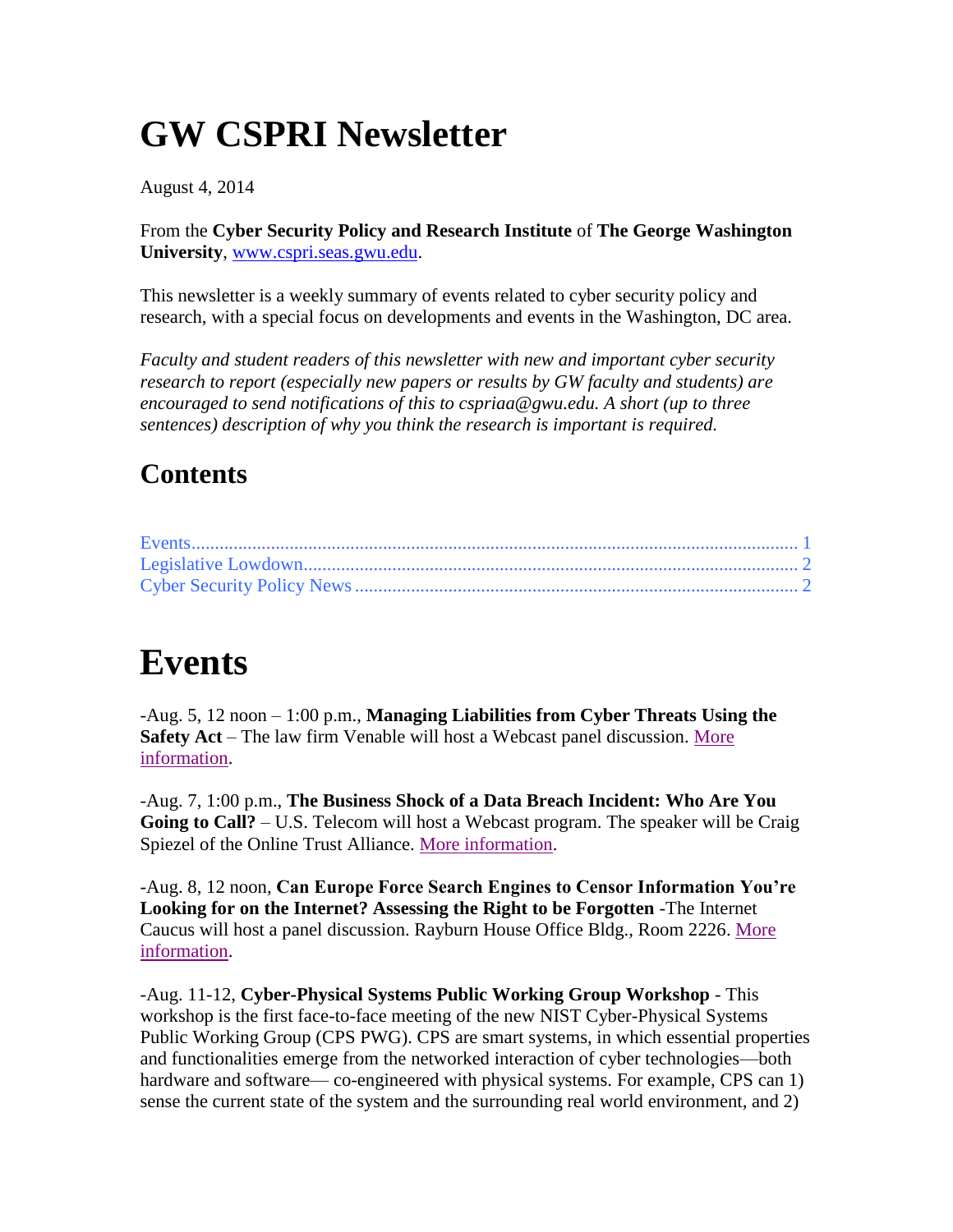respond to provide optimal performance. CPS will have a revolutionary and pervasive impact in multiple domains. Green Auditorium, Administration Building (101), 100 Bureau Drive, Gaithersburg, Md. [More information.](http://nist.gov/cps/cps-pwg-workshop.cfm)

-Aug. 14, 8:15 a.m. – 4:45 p.m., **Washington D.C. Tech-Security Strategies Conference** -Washington Plaza Hotel, 10 Thomas Circle NW. [More information.](http://www.dataconnectors.com/events/2014/08DC/agenda.asp)

# <span id="page-1-0"></span>**Legislative Lowdown**

-The House of Representatives last week passed a measure that requires the Department of Homeland Security to develop a strategy for protecting the nation's infrastructure from a terrorist attack, according to [The Hill.](http://thehill.com/blogs/floor-action/house/213547-house-passes-bill-to-help-prevent-attacks-on-infrastructure) "Passed by voice vote, the [measure](http://www.gpo.gov/fdsys/pkg/BILLS-113hr2952rh/pdf/BILLS-113hr2952rh.pdf) would require DHS to craft a strategic plan for research and development on protecting critical infrastructure from cyber or other attacks."

Several U.S. senators are advocating legislation that would call for better safeguard students' privacy by placing new limits on schools and companies that share personal information, The Hill's Julian Hattem [writes.](http://thehill.com/policy/technology/213794-senators-look-for-safeguards-on-student-tech) "The bill introduced on Wednesday would require companies that hold students' data to protect it with a set of security standards and forbid them from using identifiable information like students' names or Social Security numbers for advertising. The bill also would give parents the ability to review and correct their kids' personal information and allow them to know how the records are being used."

-Another bill approved by the House last week would require new federal Web sites that collect Social Security numbers, dates of birth and credit card numbers to receive approval from agency chief information officers (CIOs) before going live, NextGov [reports.](http://www.nextgov.com/cio-briefing/2014/07/house-wants-cios-certify-fed-websites-collect-personal-info/89921/?oref=ng-channelriver)

# <span id="page-1-1"></span>**Cyber Security Policy News**

- The director of the Central Intelligence Agency last week apologized to the Senate Intelligence Committee for spying on computers used by the committee's staffers who were preparing an investigation into the CIA's post-9/11 interrogation and detention programs, CNN reports. "The episode was the subject of an unusual, public dispute between the panel and the spy agency over access to classified information," CNN [observed.](http://www.cnn.com/2014/07/31/politics/cia-spying-senate-apologize/) "The CIA had accused the committee staffers of getting access to internal agency documents and of improperly handling classified material."

-A new staff report issued by the Federal Trade Commission finds that many mobile apps for use in shopping do not provide consumers with important information – such as how the apps manage payment-related disputes or handle consumer data – prior to download. The [report](http://www.ftc.gov/system/files/documents/reports/whats-deal-federal-trade-commission-study-mobile-shopping-apps-august-2014/140801mobileshoppingapps.pdf) (PDF) surveyed a total of 121 different shopping apps across the Google Play and Apple App Stores. The survey included 47 price comparison apps, which let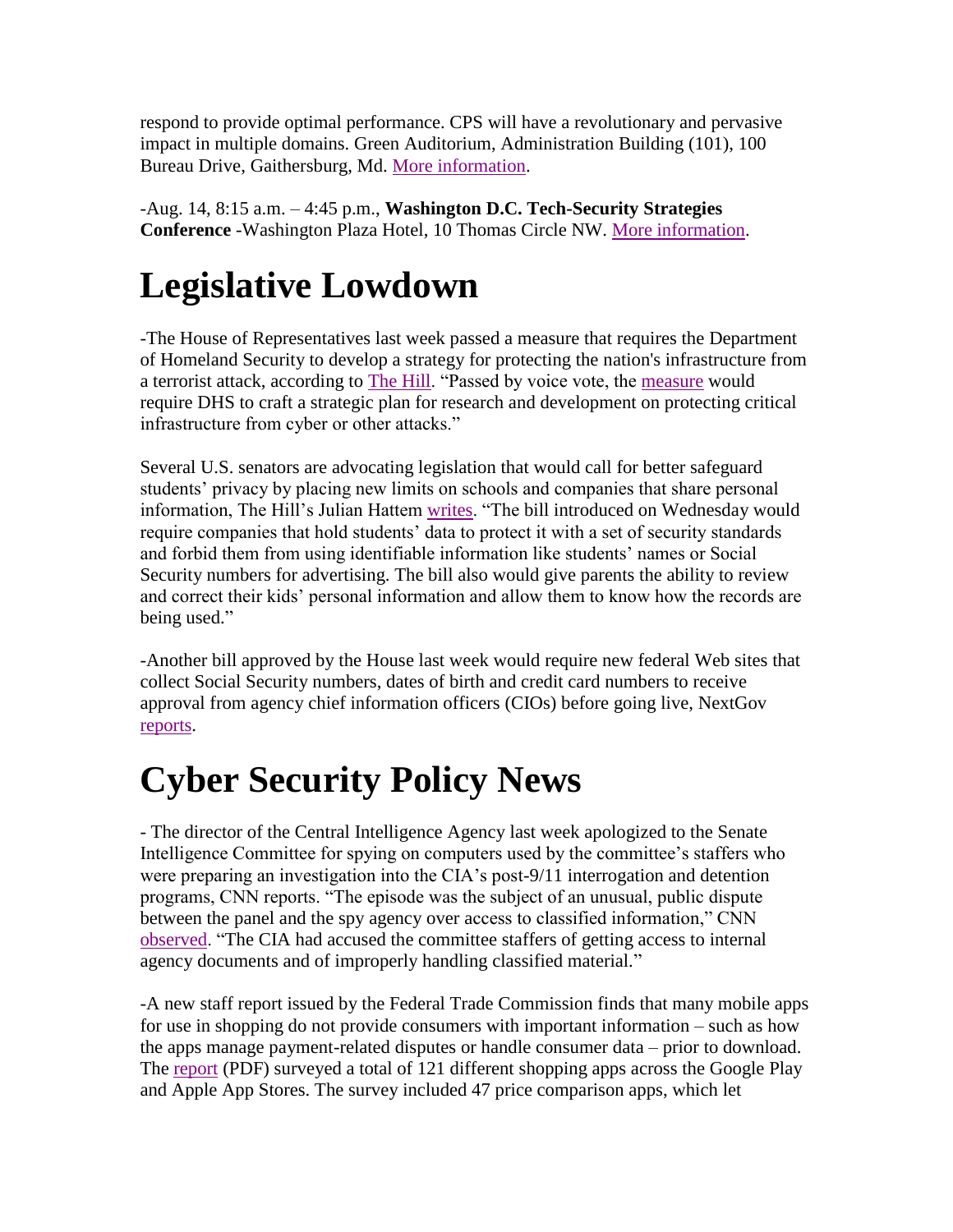consumers compare prices on a particular item in real-time; 50 "deal" apps, which provide consumers with coupons or discounts; and 45 in-store purchase apps, which enable consumers to use their phones to pay for goods they purchase in physical stores.

The FTC is a consumer watchdog agency, but some companies are challenging its authority to enforce data security standards. The Third Circuit Court of Appeals agreed last week to hear an appeal from Wyndham Worldwide Hotels over whether the FTC has that authority. "The appeal throws back into question the agency's authority over data breaches — and could upend consumers' primary champion against companies with lax security practices," Politico [reports.](http://www.politico.com/morningtech/0814/morningtech14856.html) "A federal judge in New York ruled earlier this year that the FTC does have jurisdiction. While those sorts of decisions aren't usually immediately appealable, the judge in that case said earlier this month the Third Circuit could review the decision."

- A U.S. federal judge has upheld a warrant requiring Microsoft to give the Justice Department copies of e-mails being stored at a data center in Dublin. Experts say the decision could set up a dramatic collision with foreign data protection and privacy laws. "Microsoft has contested the subpoena since receiving it in December 2013. In April, U.S. Magistrate Judge James Francis rejected Microsoft's initial move to have the subpoena quashed, ruling that the company must comply with valid U.S. government warrants, even for information stored overseas," Matthew J. Schwartz [writes](http://www.govinfosecurity.com/microsoft-to-appeal-e-mail-ruling-a-7151) for GovInfoSecurity. Otherwise, he said, 'the burden on the government would be substantial, and law enforcement efforts would be seriously impeded.' The European Commission, meanwhile, has said it expects any company that does business inside Europe and works with Europeans' data to comply with EU privacy and data protection laws."

-Wired.com carries a preview of one piece of research set to be released at this week's Black Hat security convention in Las Vegas, Nevada: a vulnerability discovered in USB data storage drives that could be used to fundamentally undermine the security of the devices. "That's the takeaway from findings security researchers Karsten Nohl and Jakob Lell plan to present next week, demonstrating a collection of proof-of-concept malicious software that highlights how the security of USB devices has long been fundamentally broken. The malware they created, called BadUSB, can be installed on a USB device to completely take over a PC, invisibly alter files installed from the memory stick, or even redirect the user's internet traffic." Read more [here.](http://www.wired.com/2014/07/usb-security/)

-The National Science Foundation's (NSF) [Secure and Trustworthy Cyberspace](http://www.nsf.gov/funding/pgm_summ.jsp?pims_id=504709) (SaTC) program last week announced two new "Frontier" awards to support large, multiinstitution projects that address grand challenges in cybersecurity science and engineering with the potential for broad economic and scientific impact. "The Frontier awards are part a diverse \$74.5 million portfolio of more than 225 new projects in 39 states," NIST [explained.](https://www.nsf.gov/news/news_summ.jsp?cntn_id=132197) "These cybersecurity research and education projects are aimed at minimizing the misuses of cyber-technology, bolstering education and training in cybersecurity, establishing the science of security, and transitioning promising cybersecurity research into practice."